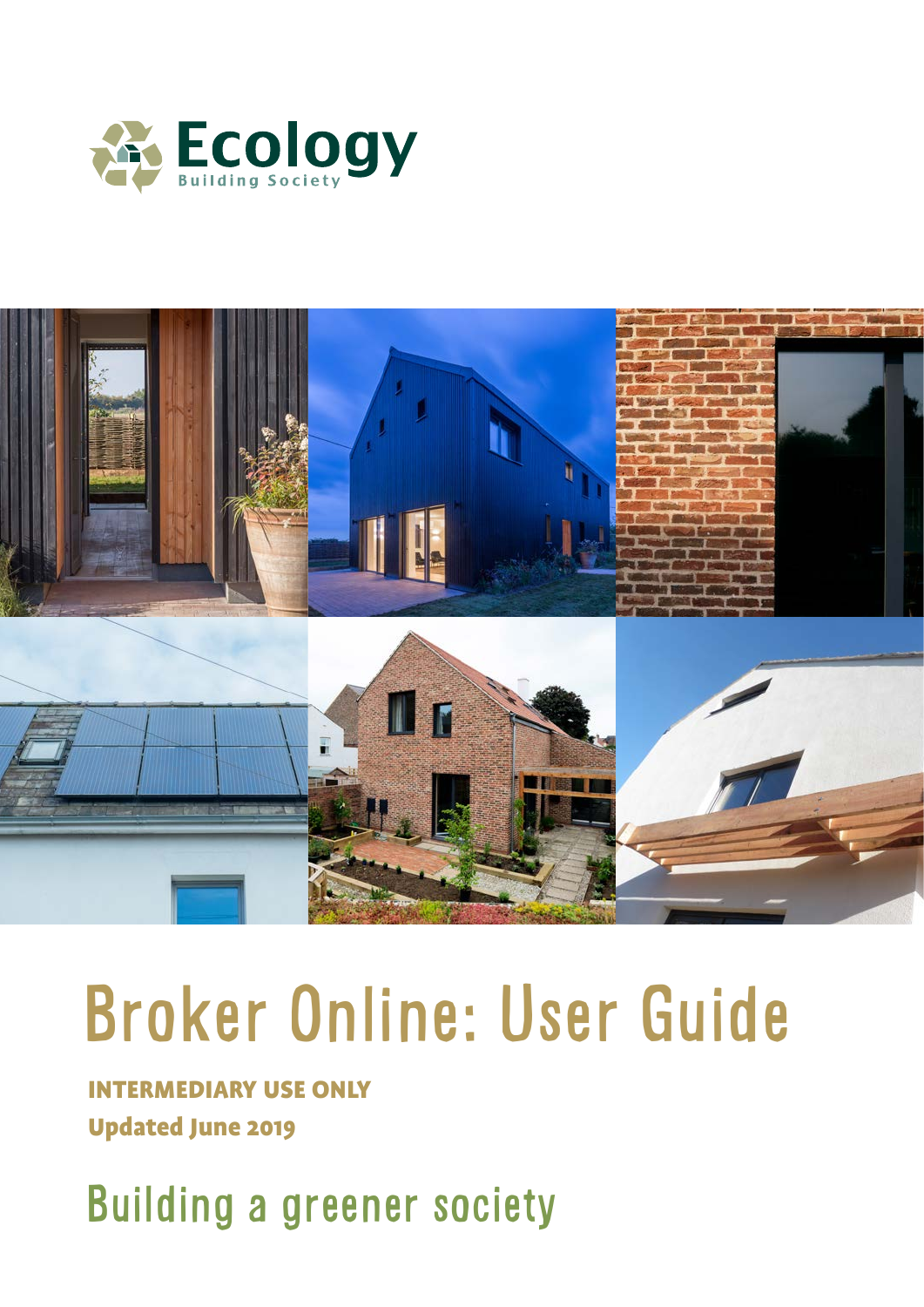# Table of contents

| 1.             |     |                                                   |  |
|----------------|-----|---------------------------------------------------|--|
|                | 1.1 |                                                   |  |
|                |     |                                                   |  |
| 2.             |     |                                                   |  |
| 3 <sub>o</sub> |     |                                                   |  |
| 4.             |     |                                                   |  |
| 5.             |     |                                                   |  |
|                | 5.1 |                                                   |  |
|                |     |                                                   |  |
|                |     |                                                   |  |
|                |     |                                                   |  |
| 6.             |     | How do I upload supporting documents/information? |  |
|                | 6.1 |                                                   |  |
|                |     |                                                   |  |
| 7.             |     |                                                   |  |
|                | 7.1 |                                                   |  |
|                | 7.2 |                                                   |  |
|                | 7.3 |                                                   |  |
| 8.             |     |                                                   |  |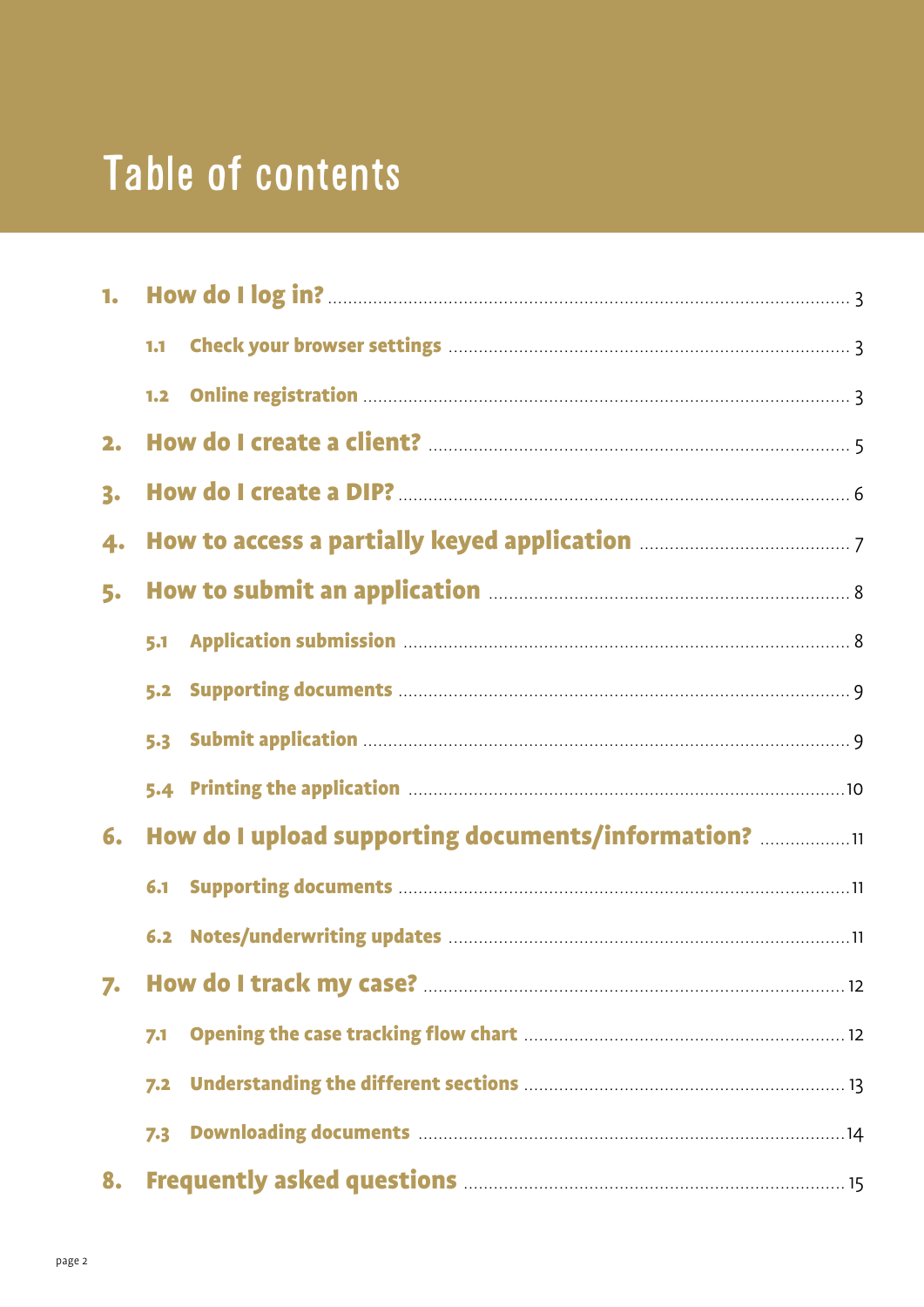

# 1. How do I log in?

#### 1.1 Check your browser settings

Before we begin, note you will require Firefox, Internet Explorer (IE) 11 or, alternatively, Google Chrome otherwise the system will not work properly.

If using Internet Explorer you will need to check what version you are currently using. When opening Internet Explorer, click on the 'Settings' button and select 'About Internet Explorer'.

This will confirm which version of IE you have. If you need to upgrade this, simply search for 'Internet Explorer 11' via your preferred search engine and you should be able to download this from there. Alternatively, contact your network's IT helpdesk.

#### 1.2 Online registration

Once you have received the URL for Broker Online paste this into your browser and it will bring you to the login page.

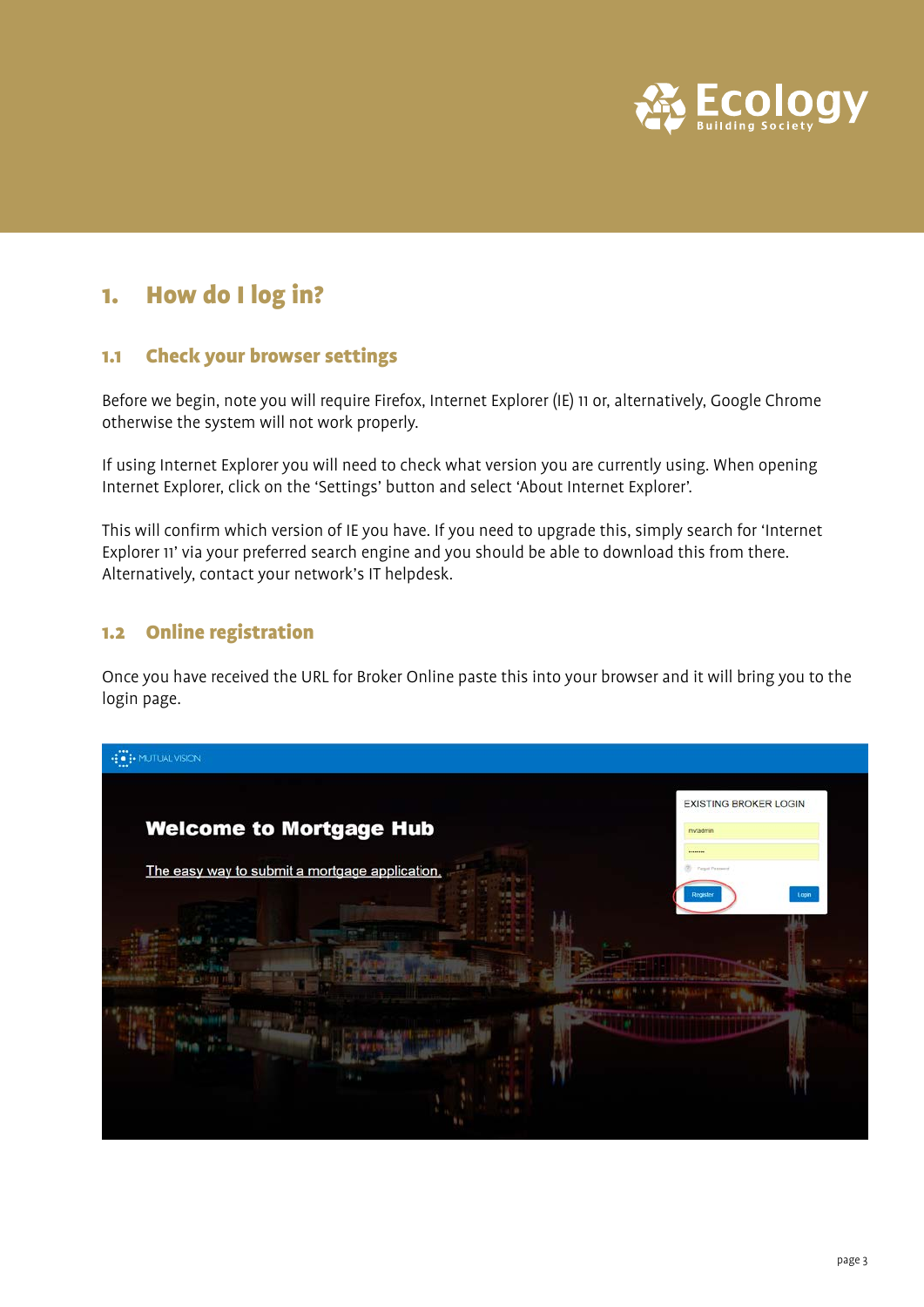

| Registration Type                                                                                                                                                                          |             |  |  |  |  |  |
|--------------------------------------------------------------------------------------------------------------------------------------------------------------------------------------------|-------------|--|--|--|--|--|
| Please select the type of Registration you wish to<br>complete. If you are not sure which is the most<br>appropriate selection click the [?] next to the<br>selection for more information |             |  |  |  |  |  |
| <b>Registration Type</b>                                                                                                                                                                   | Select      |  |  |  |  |  |
| New Registration                                                                                                                                                                           |             |  |  |  |  |  |
| Advisor to existing Registration                                                                                                                                                           |             |  |  |  |  |  |
|                                                                                                                                                                                            |             |  |  |  |  |  |
| Already Registered?                                                                                                                                                                        | <b>Next</b> |  |  |  |  |  |
|                                                                                                                                                                                            |             |  |  |  |  |  |

The first thing you will need to do is register. To do this simply select 'Register', 'New Registration', and then click 'Next'.

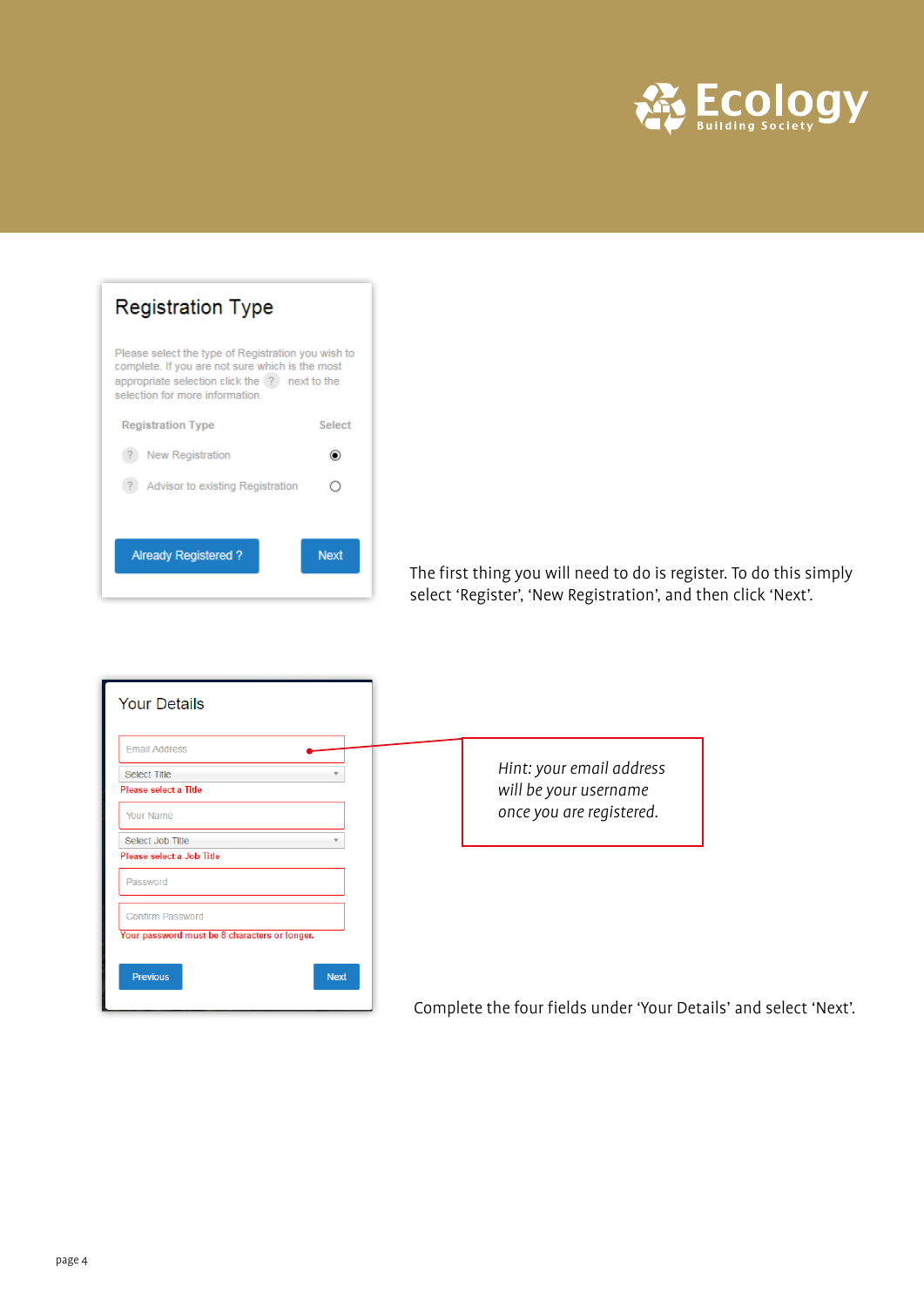

| <b>Organisation Details</b>     |
|---------------------------------|
| <b>FCA Number</b>               |
| Please enter a Valid FCA Number |
| Organisation Name               |
| <b>Property Name</b>            |
| <b>Property Number</b>          |
| Road                            |
| <b>District</b>                 |
| Town                            |
| County                          |
| Post Code                       |
| <b>Phone Number</b>             |
| <b>Select Network</b>           |
| Select Mortgage+                |
| <b>Next</b><br><b>Previous</b>  |

Under 'Organisation Details' complete all the fields and select 'Next'.

Next, you will be asked to confirm your details. Once you are happy the information entered is correct, select 'Create Account'.

Once your account has been created you will be logged in to the system straight away.

**Please note:** You will not be able to submit any applications until Ecology has approved your Broker Online Registration. You can enter client/application details but will not be able to submit **until approval has been confirmed**. You will receive an email confirming when this has been done.

After registering, all you need to do to log in and out is enter your user name and password on the homepage. **Your user name is your email address**.

## 2. How do I create a client?

Once logged in, you will see the 'Your Clients' page. This is where you will find a list of your current and previous clients. From this page, in the top left-hand corner select 'Create New Client'.

| <b>Pour Clients</b>       |                               |
|---------------------------|-------------------------------|
| <b>Create New Client</b>  | Enter search criteria         |
| First Name<br>$A$ Surname | Email/llsername<br><b>DOR</b> |

You will be directed to the 'Customer Details' page. Enter the information and select 'Save Client Details'. Once you have saved your client details a pop-up message will display in the top right-hand corner of the page informing you the details were saved successfully.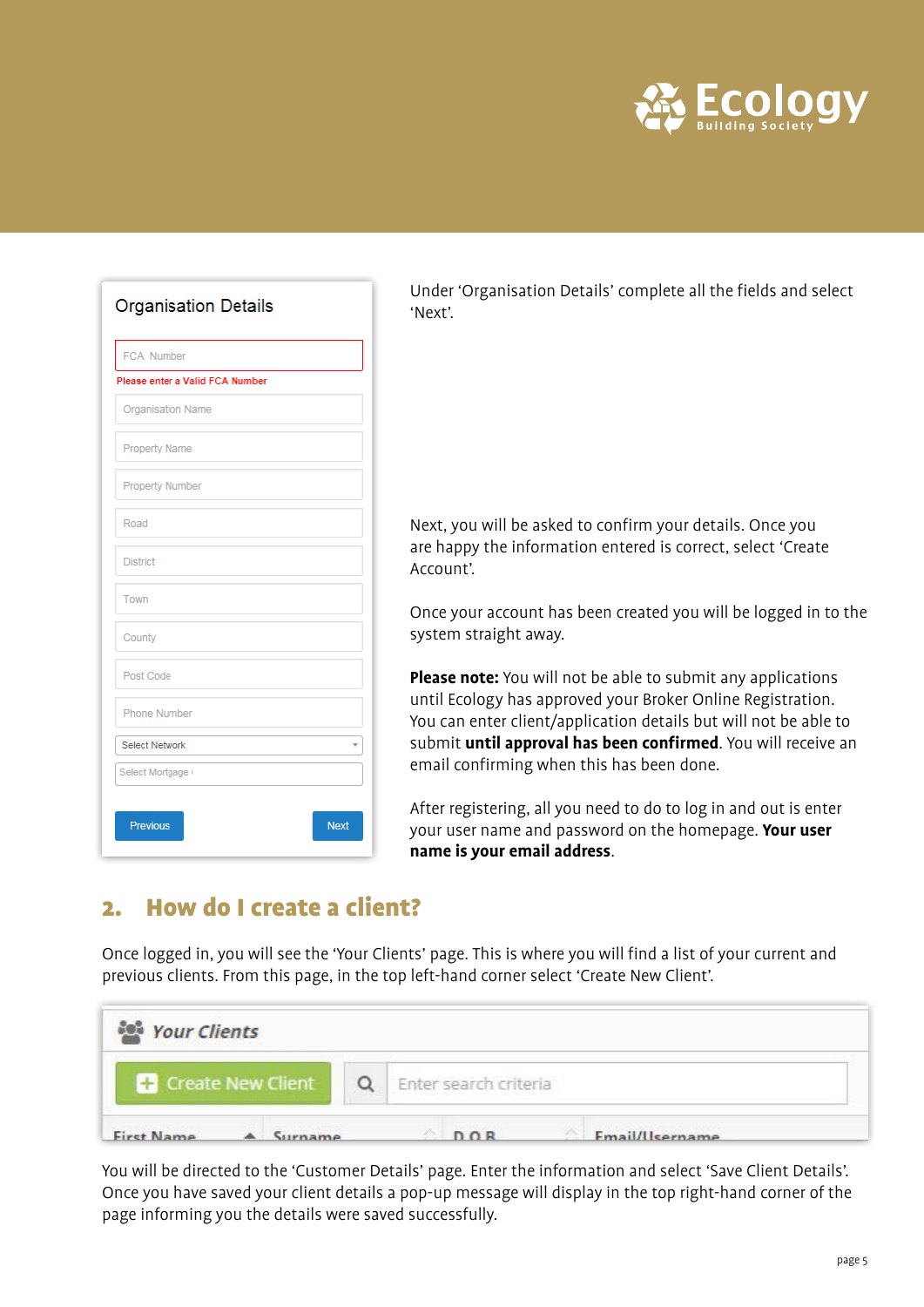

## 3. How do I create a DIP?

Once you have saved the client details, you will see the application option at the top of the screen. Here you can select to either complete a 'Single Application' or a 'Joint Application'. Select the appropriate option (single or joint).

| Applications                             |                                          |
|------------------------------------------|------------------------------------------|
| <b>O</b> Create A New Single Application | $\bullet$ Create A New Joint Application |
|                                          |                                          |

Click 'Save'.

You will then be directed to either process the application form **or, if the application is joint, you can add another applicant at this stage** by selecting 'Add' in the top right-hand corner.

If you add a second applicant, you will be taken to a list of your current clients.

If you have already entered the second applicant as a client you will be able to select them from your list or you can select 'Create New Client' where you can add information and (if applicable) copy address information from applicant one.

| Your Applicants   |         |                                    |                       |              |                  |          |             |        |
|-------------------|---------|------------------------------------|-----------------------|--------------|------------------|----------|-------------|--------|
| Create New Client |         |                                    |                       |              |                  |          |             |        |
| First Name        | Surname | D.O.B.                             | <b>Email/Username</b> | Road         | Town             | Postcode | Phone       | Select |
| John              | Kane    | <b>SANDRA COUNTY</b><br>27/01/1964 | 7858757858            | 決步           | <b>Jkgkjgkjg</b> | kjgkjgkj | 7578785578  | 旧      |
| Priscilla         | O'Brien | 21/03/1990                         | pob@live.com          | baslow drive | Edinburgh        | er34er   | 01615478542 |        |

Once you have both applicants' details saved/uploaded, you should then select 'DIP'.



Fully complete all the questions on the DIP.

To submit the DIP select 'Complete DIP Form'.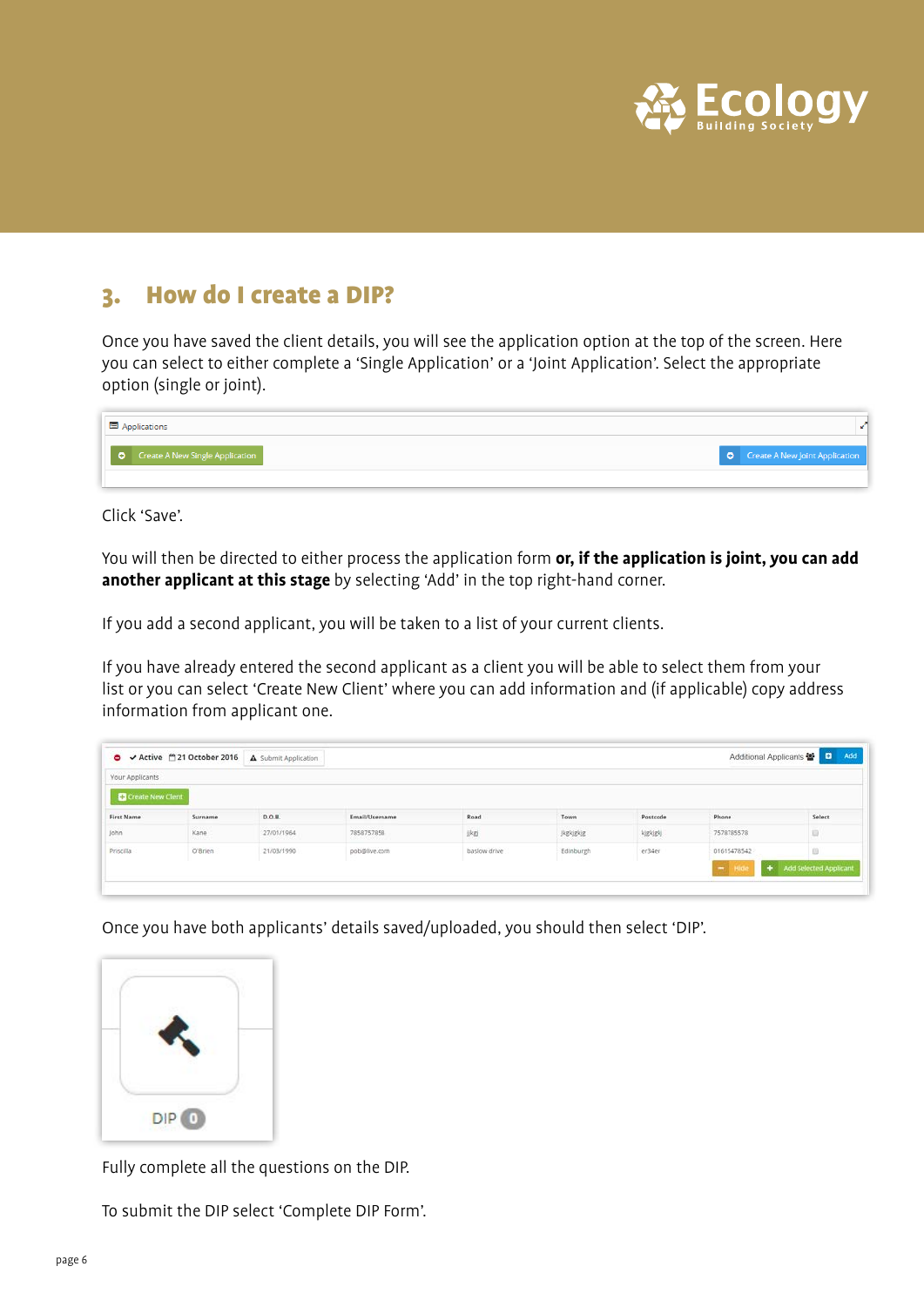

Complete DIP Form

If your DIP has been successful, the following message will be displayed.

| <b>Ecology</b>                                                                                                                                                                                           |
|----------------------------------------------------------------------------------------------------------------------------------------------------------------------------------------------------------|
| Your Decision in Principle request has been successful<br>Congratulations - Subject to satisfactory income verification, a full affordability<br>assessment and a credit search your DIP was successful. |
| You can download the details before going on to the next step in the workflow.                                                                                                                           |
| <b>&amp; Download</b><br>$\rightarrow$ Next step                                                                                                                                                         |

Select 'Next Step' to commence to the Mortgage Application Form.

# 4. How to access a partially keyed application

Even if you need to go in and out of the system you will find the application details saved as you last left them.

To access a case you are part way through keying, simply log in and select the appropriate client. You will then see that the application is now 'Pending', click on:

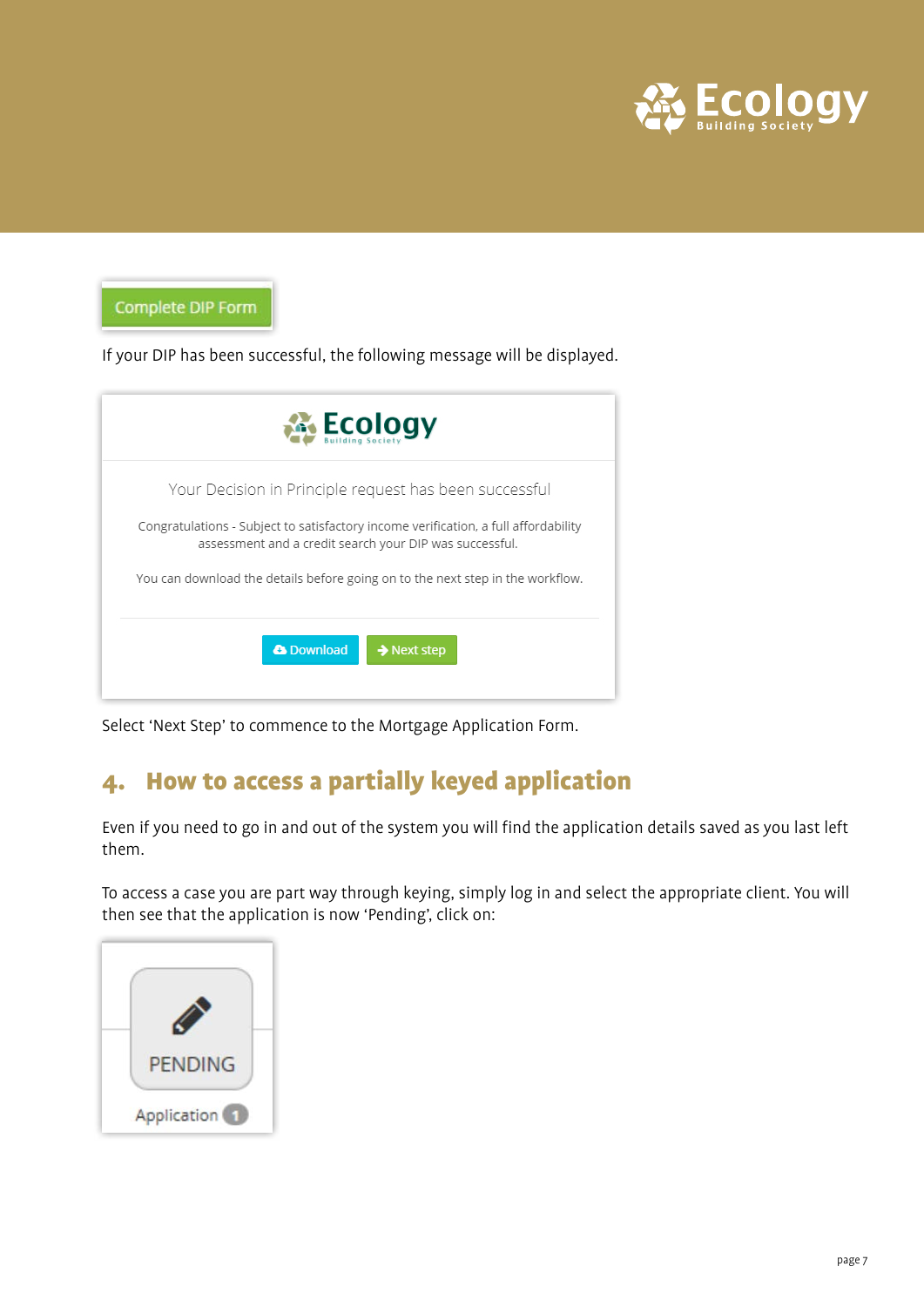

| ✔ Active <sup>1</sup> 04 July 2016<br>۰                                         | <b>ASubmit Application</b>                            | $\Box$ Add<br>Additional Applicants 酱<br>Perry Daniels |
|---------------------------------------------------------------------------------|-------------------------------------------------------|--------------------------------------------------------|
|                                                                                 |                                                       | You have selected Thistle Club - Mortgage              |
| e, please click                                                                 |                                                       | Club/Network                                           |
|                                                                                 |                                                       |                                                        |
|                                                                                 | ♪                                                     |                                                        |
|                                                                                 | <b>PENDING</b>                                        |                                                        |
|                                                                                 | Application                                           | Enquiry <sup>®</sup>                                   |
| Application Forms                                                               | Details of the Application Forms for this application |                                                        |
|                                                                                 |                                                       |                                                        |
| o<br>Application Form<br>Started: 04 July 2016 21:23<br><b>Status - Pending</b> |                                                       |                                                        |
| <b>Details of Application</b>                                                   |                                                       |                                                        |
|                                                                                 |                                                       |                                                        |

By selecting 'Details of Application' you will be able to carry on inputting details to the application form. You will also see that you can 'Cancel Application' from this area if you or your client decided not to proceed.

# 5. How to submit an application

#### 5.1 Application submission

Once you have entered all the details for your client(s) select 'Next' at the bottom right-hand corner. You will be taken to a 'Summary Page'. Before completing and submitting you need to check all mandatory questions have been completed.

Each section of the form will highlight red, yellow or green on the Summary Page.

If a section is highlighted **red** this means there are mandatory questions which are incomplete.

If a section is highlighted **yellow** this means that not all the questions have been answered but all **mandatory** questions have been answered and you can submit the application.

**Green** highlighting means all questions have been answered and you can submit the application.

If you have completed all mandatory fields (for both applicants), you can then select:

**Complete Application Form**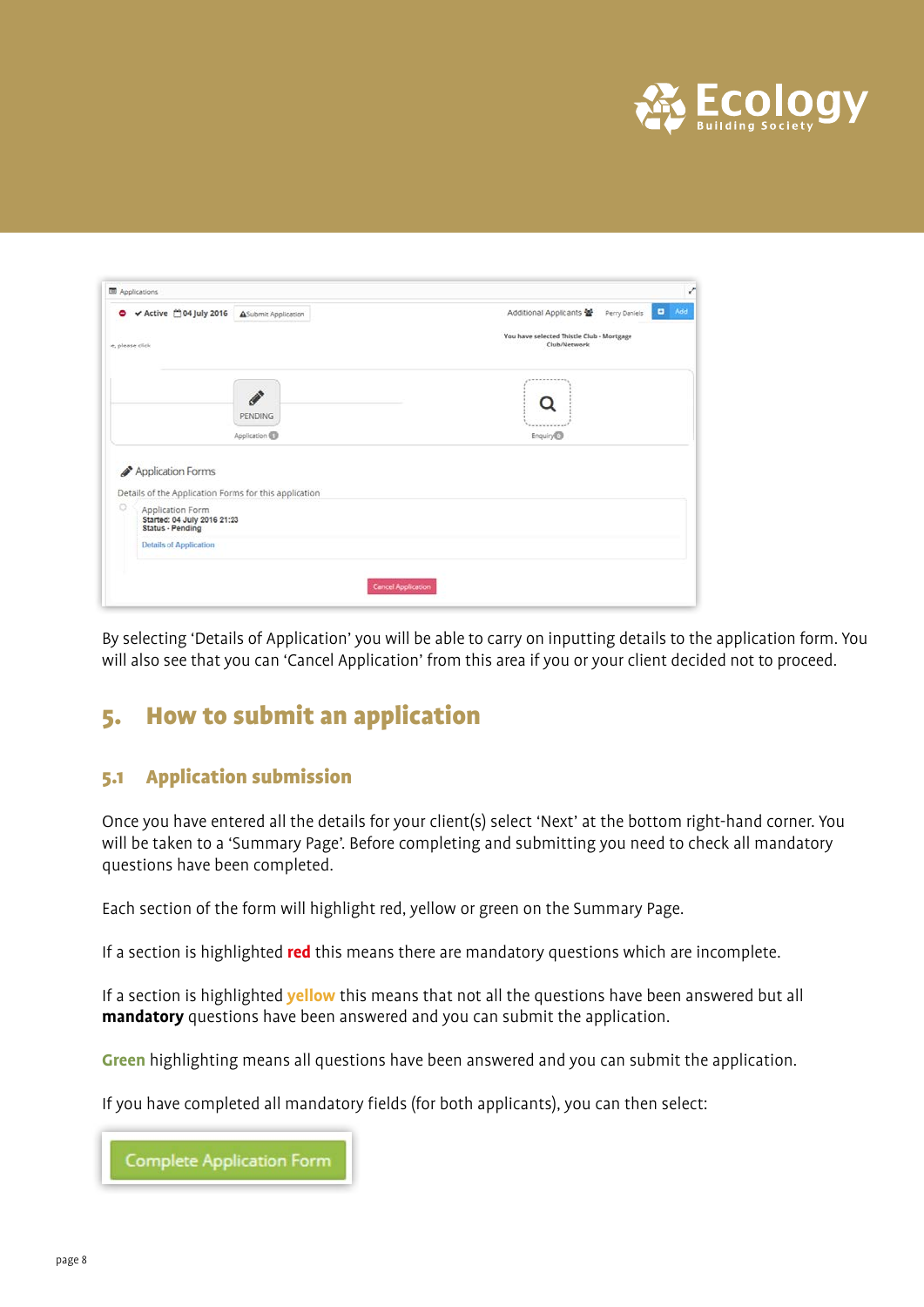

#### 5.2 Supporting documents

You will then be directed to the final submission page (which is not required if you uploaded all the supporting documents at the beginning). Here it reminds you that you must fully package the case and certify all the documents before submitting.

Only fully packaged cases can be considered.

#### 5.3 Submit application

To submit your mortgage application, you will need to upload a minimum of 1 document.

Once uploaded select Submit Application.

To Submit your application at a later date, select the client whose application you wish to submit and select Submit Application.



Cecision In Principles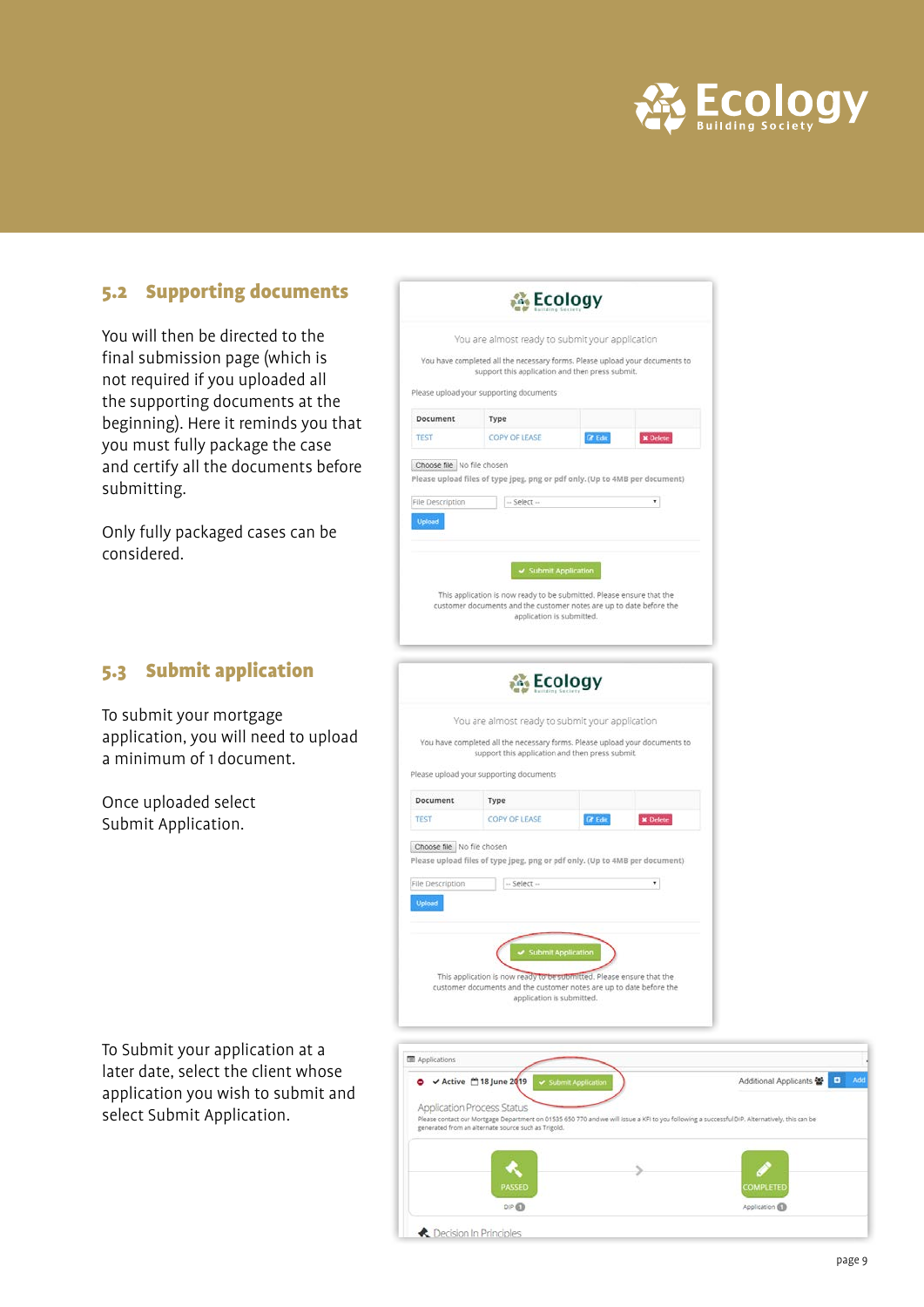

#### 5.4 Printing the application

To print/save an application that you have submitted, simply access the client you have submitted a case for and, at the top of the page, you will see the 'Applications' menu.

| Applications |                                   |
|--------------|-----------------------------------|
|              | Submitted <sup>22</sup> June 2016 |

Click on the green plus sign as circled above, which opens the application information.



Click on the pencil icon to bring up details of the application form. Included in the application form details are two buttons: 'View' and 'Download'.

Click 'Download' and the application form will be downloaded in a PDF format. This will include the Direct Debit Mandate, IFA Coversheet and Mortgage Declaration for your client to sign.

We will require the Mortgage Declaration to be uploaded with all other supporting documentation to commence our underwriting process.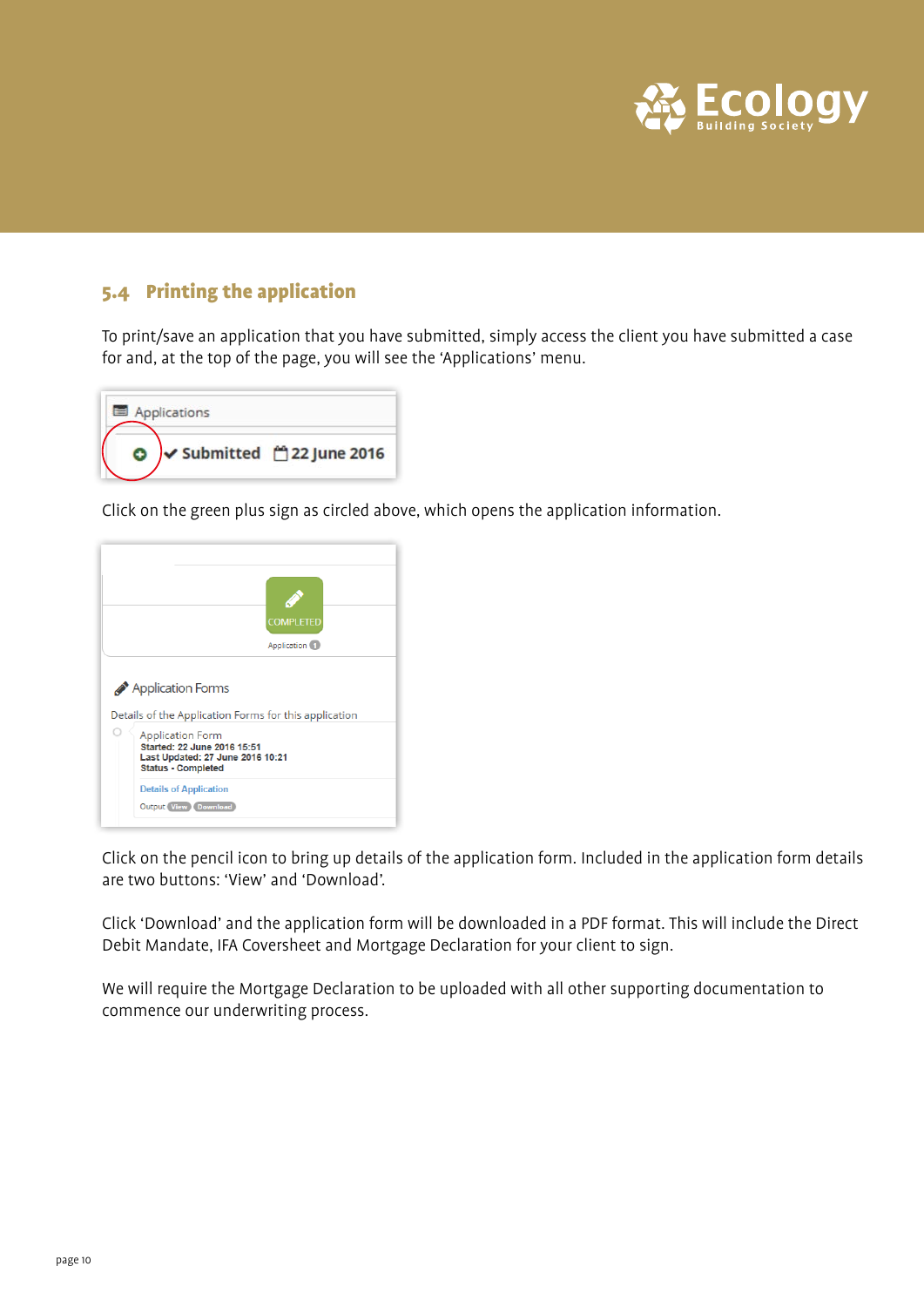

# 6. How do I upload supporting documents/information?

#### 6.1 Supporting documents

Once you have saved your client details, if you have any documents to upload to support the application you will be able to do so.

|                                                                                       | There are no documents currently uploaded. |   |               |  |
|---------------------------------------------------------------------------------------|--------------------------------------------|---|---------------|--|
| Choose file   No file chosen                                                          |                                            |   |               |  |
| Please upload files of type jpeg, png or pdf only. (Up to<br><b>4MB</b> per document) |                                            |   |               |  |
| <b>File Description</b>                                                               |                                            |   |               |  |
| $-$ Select $-$                                                                        |                                            | ▼ | <b>Upload</b> |  |
|                                                                                       |                                            |   |               |  |
|                                                                                       |                                            |   |               |  |

Select 'Choose File' and find the document you would like to upload. In the 'File Description' field give the document a name.

From the drop down menu select the document type which best fits the document you are uploading and select 'Upload'. A pop-up message will display in the top right-hand corner of the page confirming the upload was successful.

A list of minimum supporting documents can be found on our website under 'Forms'

#### 6.2 Notes/underwriting updates

You can also upload any notes which may support your application. Simply complete the text box with any prevalent information. Then select 'Add Note'.

| <b>Notes</b> |                                    |            |
|--------------|------------------------------------|------------|
| <b>Note</b>  | <b>Created On</b><br>Created<br>By |            |
|              |                                    |            |
|              |                                    | + Add Note |
|              |                                    |            |
|              |                                    |            |

You will also see any notes from the Underwriting Team and will be notified by email to advise you to log on to the system for updates as these become available.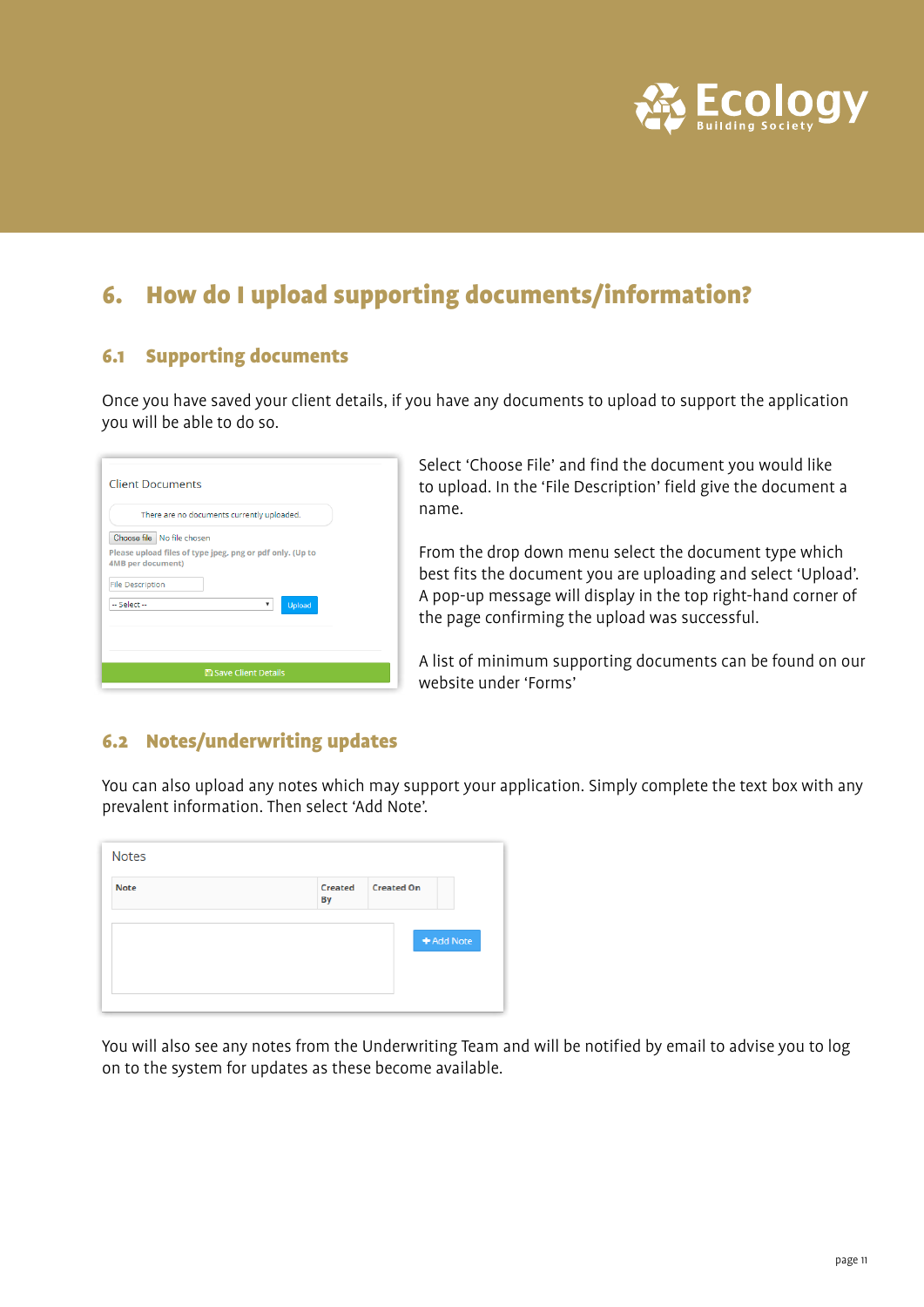

# 7. How do I track my case?

#### 7.1 Opening the case tracking flow chart

Following the completion of a stage in your client's application, you will receive a confirmation email prompting you to log in to your client's record on Broker Online.

Select the relevant client and you will see:

| Applications       |                                 |         |      |                                                                                |               |           |                                | ı          |
|--------------------|---------------------------------|---------|------|--------------------------------------------------------------------------------|---------------|-----------|--------------------------------|------------|
| ۰<br>$\bullet$     | Create A New Single Application |         |      | Case Update - [19] October 2018 - £50,000.00 - Self Build (Repayment)          |               | $\bullet$ | Create A New Joint Application |            |
| Client Details     |                                 |         |      |                                                                                |               |           |                                | $-$ 2      |
| Title              | $\tau$<br>Mr                    |         |      | Notes                                                                          |               |           |                                |            |
| Förenames          | Test                            | Surname | Case | Note                                                                           |               | By        | Created Created<br>on          |            |
| Date of<br>Birth   | 01/01/1980                      |         |      |                                                                                |               |           |                                | + Add Note |
| Postcode           | Lookup<br>BD20-0EE              |         |      |                                                                                |               |           |                                |            |
| Property.<br>Name  | Ecology Bldg Soc                |         |      |                                                                                |               |           |                                |            |
| Property<br>Number | $\overline{\gamma}$             |         |      | <b>Client Documents</b>                                                        |               |           |                                |            |
| Road               | Belton Road                     |         |      | <b>Document</b>                                                                | Type          |           |                                |            |
| District           | Silsden                         |         |      | Form                                                                           | Miscellaneous | Of Edit   | <b>x</b> Defete                |            |
| Town               | Keighley                        |         |      | Choose file   No file chosen                                                   |               |           |                                |            |
| County.            | West Yorkshire                  |         |      | Please upload files of type jpeg, png or pdf only. (Up to<br>4MB per document) |               |           |                                |            |
| Email              | Email Address                   |         |      | File Description<br>$-$ Select $-$                                             |               |           | <b>Ucloud</b>                  |            |

Click on the green plus sign and this will open the case tracking flow chart.

|   | Case Update - 19 October 2018 - £50,000.00 - Self Build (Repayment) |
|---|---------------------------------------------------------------------|
| Θ |                                                                     |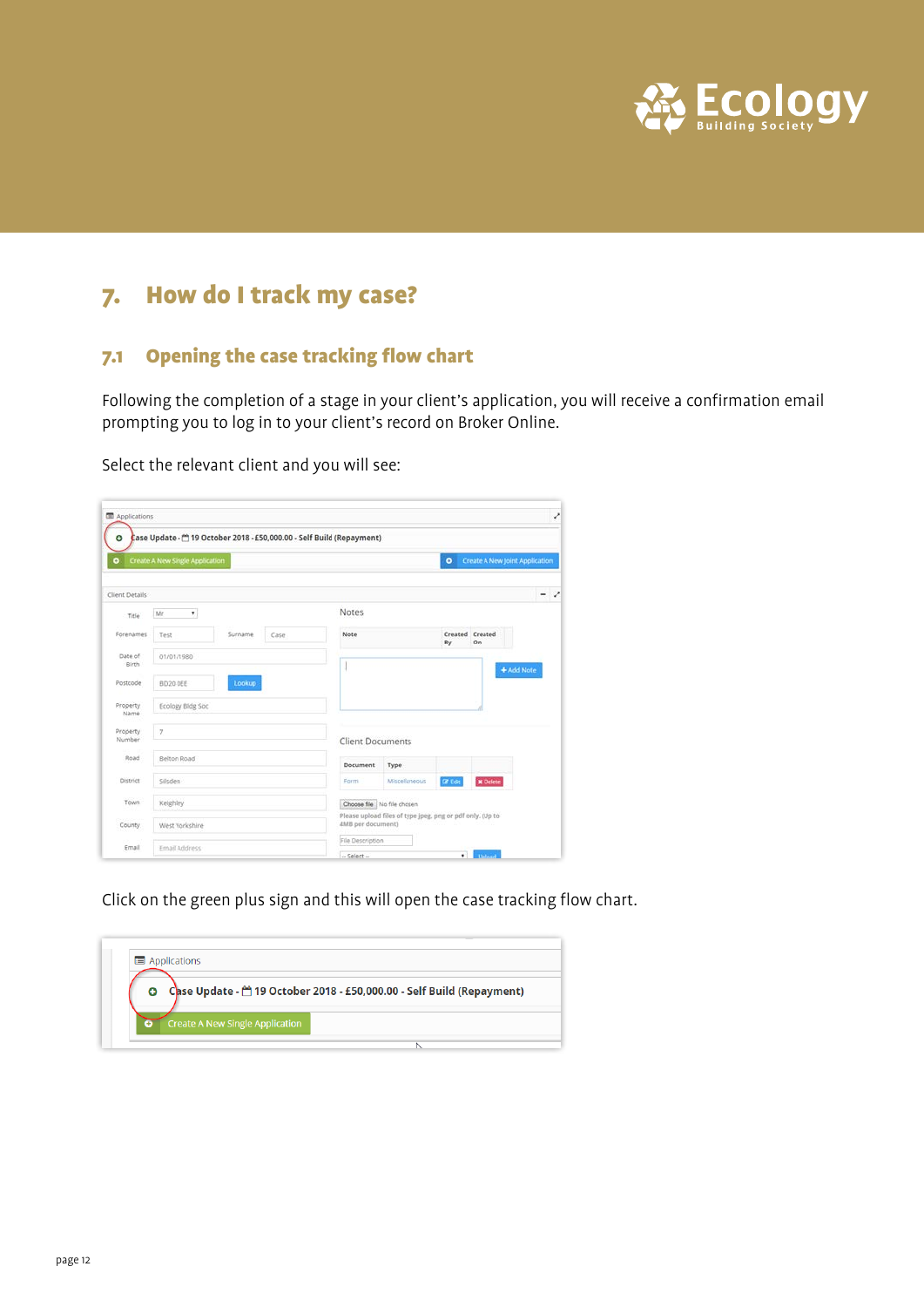

| ۰                                                                                                                                                                                                                                  |             | Case Update - [9] 19 October 2018 - £50,000.00 - Self Build (Repayment) |        |            |
|------------------------------------------------------------------------------------------------------------------------------------------------------------------------------------------------------------------------------------|-------------|-------------------------------------------------------------------------|--------|------------|
|                                                                                                                                                                                                                                    | ☺           |                                                                         |        |            |
|                                                                                                                                                                                                                                    | Application | Underwriting                                                            | Offers | Completion |
|                                                                                                                                                                                                                                    |             |                                                                         |        |            |
|                                                                                                                                                                                                                                    |             |                                                                         |        |            |
|                                                                                                                                                                                                                                    |             |                                                                         |        |            |
| Application Process Status<br>Please contact our Mortgage Department on 01535 650 770 and we will issue a KFI to you following a successful DIP. Alternatively, this can be generated from an<br>alternate source such as Trigold. |             |                                                                         |        |            |
| PASSED                                                                                                                                                                                                                             |             |                                                                         |        | PENDING    |

#### 7.2 Understanding the different sections

| Case Update - ^ 19 October 2018 - £50,000.00 - Self Build (Repayment)<br>۰ |             |                       |                        |            |           |
|----------------------------------------------------------------------------|-------------|-----------------------|------------------------|------------|-----------|
|                                                                            | $_{\odot}$  |                       |                        |            |           |
|                                                                            | Application | Underwriting          | Offers                 | Completion |           |
| Description                                                                |             | <b>Admin Document</b> | <b>Broker Document</b> |            | Completed |
| Valuation Report                                                           | View        |                       | @No Document           |            | ۵         |
| Valuation Instructed                                                       |             | <b>ON</b> o Document  | <b>ONo Document</b>    |            | ۵         |
| Additional Information Satisfied                                           |             | ONo Document          | <b>ONo Document</b>    |            | ۵         |
| Additional Information Request                                             |             | <b>ONo Document</b>   | Upload                 |            | ۵         |

Once the application has been underwritten, you will receive an email requesting that you view your client in Broker Online. Select 'Underwriting' and you will see all components in the underwriting section. Select 'Offer' and the mortgage offer will be available when applicable.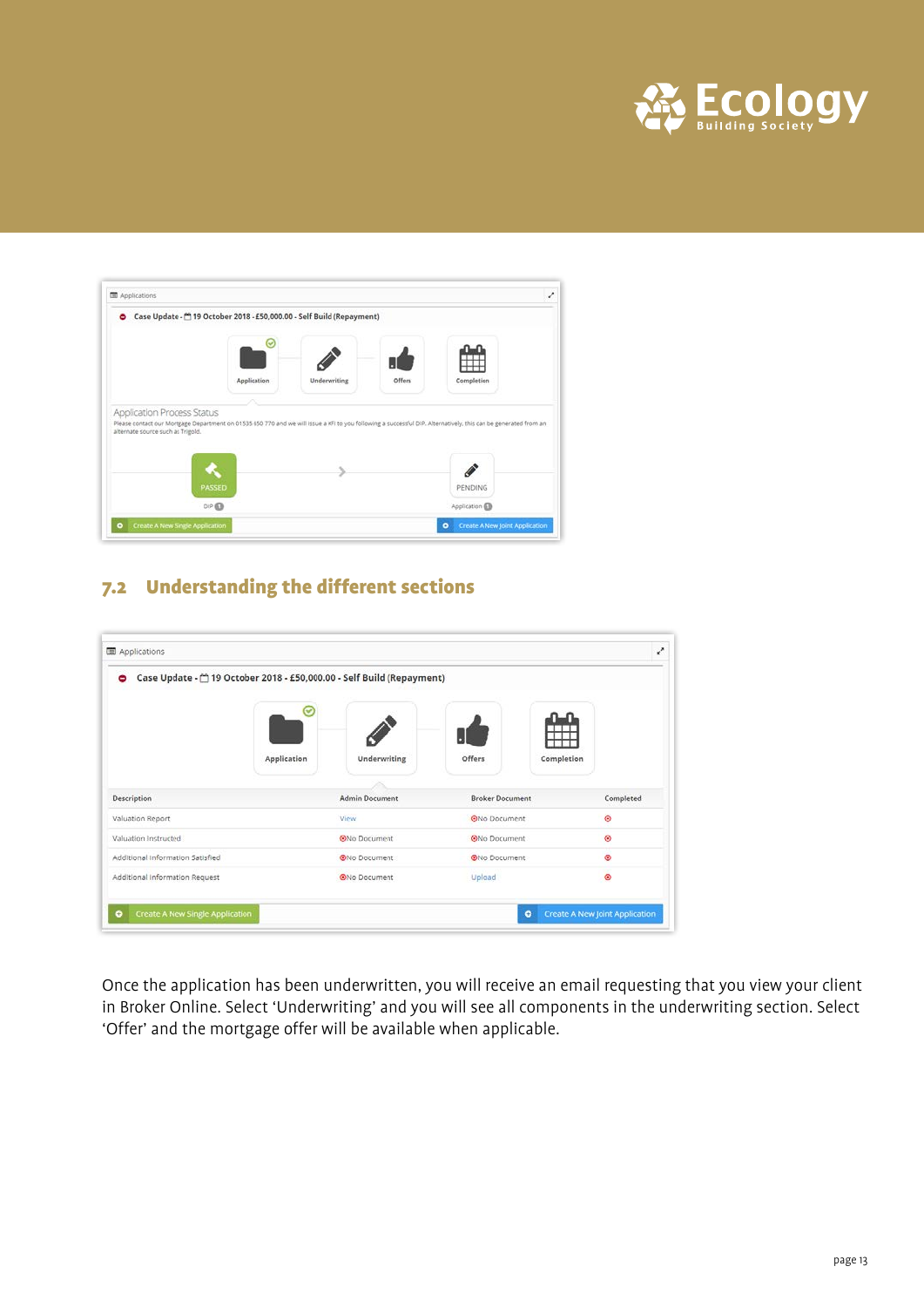

#### 7.3 Downloading documents

Our request for additional information will be made available for you to download and you will be able to upload any relevant documents in relation to the application following the instructions in section six of this guide.

To download the document, select 'View' in the Admin Document queue.

Once each element has been completed, you will receive an email and the task completed will change to a green tick.

| Applications<br>Per<br>Case Update - [9] 19 October 2018 - £50,000.00 - Self Build (Repayment) |             |                       |                        | v                              |
|------------------------------------------------------------------------------------------------|-------------|-----------------------|------------------------|--------------------------------|
|                                                                                                | $\omega$    |                       |                        |                                |
|                                                                                                | Application | Underwriting          | Offers                 | Completion                     |
| Description                                                                                    |             | <b>Admin Document</b> | <b>Broker Document</b> | Completed                      |
| Valuation Report                                                                               |             | View                  | <b>ON</b> o Document   | ۳                              |
| Valuation Instructed                                                                           |             | ONo Document          | <b>ONo Document</b>    | ۵                              |
| Additional Information Satisfied                                                               |             | ONo Document          | ONo Document           | Θ                              |
| Additional Information Request                                                                 |             | <b>ONo Document</b>   | Upload                 | ø                              |
| Create A New Single Application<br>۰                                                           |             |                       | $\bullet$              | Create A New Joint Application |

This process will continue until you receive a mortgage offer (this document will be uploaded).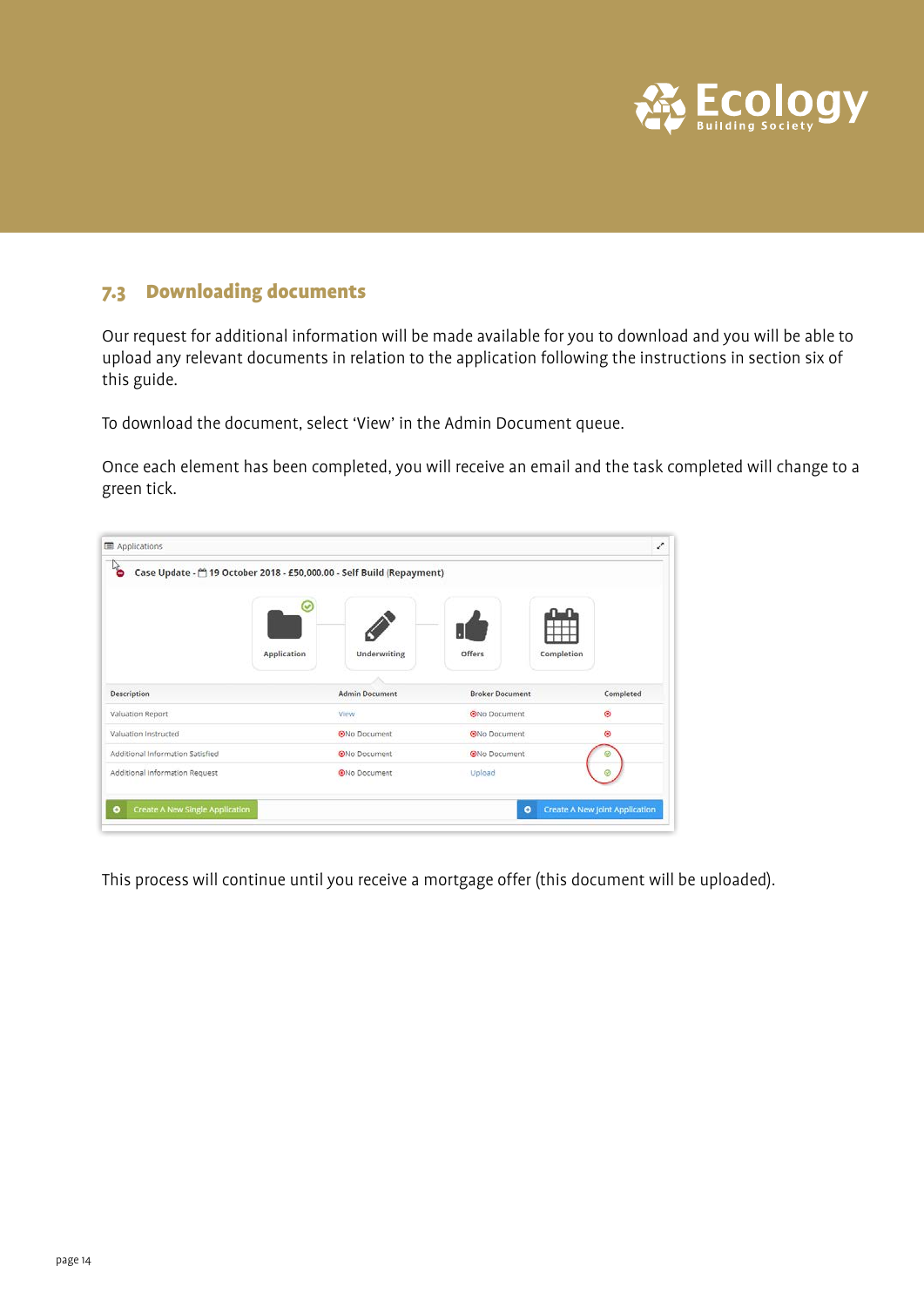

# 8. Frequently asked questions

- **Q. Can I submit an application form where I don't have all the supporting documents?**
- **A.** All applications must be fully packaged before they can be considered by our underwriting team. Any partially packaged cases will be updated via the 'notes' section advising of what is outstanding and then marked as pending.
- **Q. What should I do if I am having trouble completing or submitting the application?**
- **A.** Contact the Society and speak to our Mortgage Team on 01535 650 770.
- **Q. What should I do if I've forgotten my password?**
- **A.** Simply click on 'forgot password' on the login screen and you will receive an email with a link to reset your password.
- **Q. What if I am part way through keying the application and I am logged out unexpectedly? Will all my work be lost and will I have to start keying the application again?**
- **A.** No, once your client is set up and you are keying an application you can log in and out freely and all your work will be saved. If you are logged out unexpectedly, the system will revert to the last autosaved version.
- **Q. When completing the application, and there is a mandatory field that doesn't apply to my client, what should I input?**
- **A.** Mandatory fields are put in place to ensure that we are getting as much information as possible, although we appreciate that your client's details/circumstances may be different. In these instances, please input the most accurate information (i.e. 'n/a' or '0.00', or contact the Mortgage Team on 01535 650 770.
- **Q. I have registered using the manual registration form and registered online, but when I try to submit the application online I get a message that says 'You cannot submit an application at this time, please contact the Society'. Why?**
- **A.** This could be because we have not set you as an 'Active Broker' online. Our systems are checked periodically throughout the day and each new broker request needs to be checked and set to 'Active'.